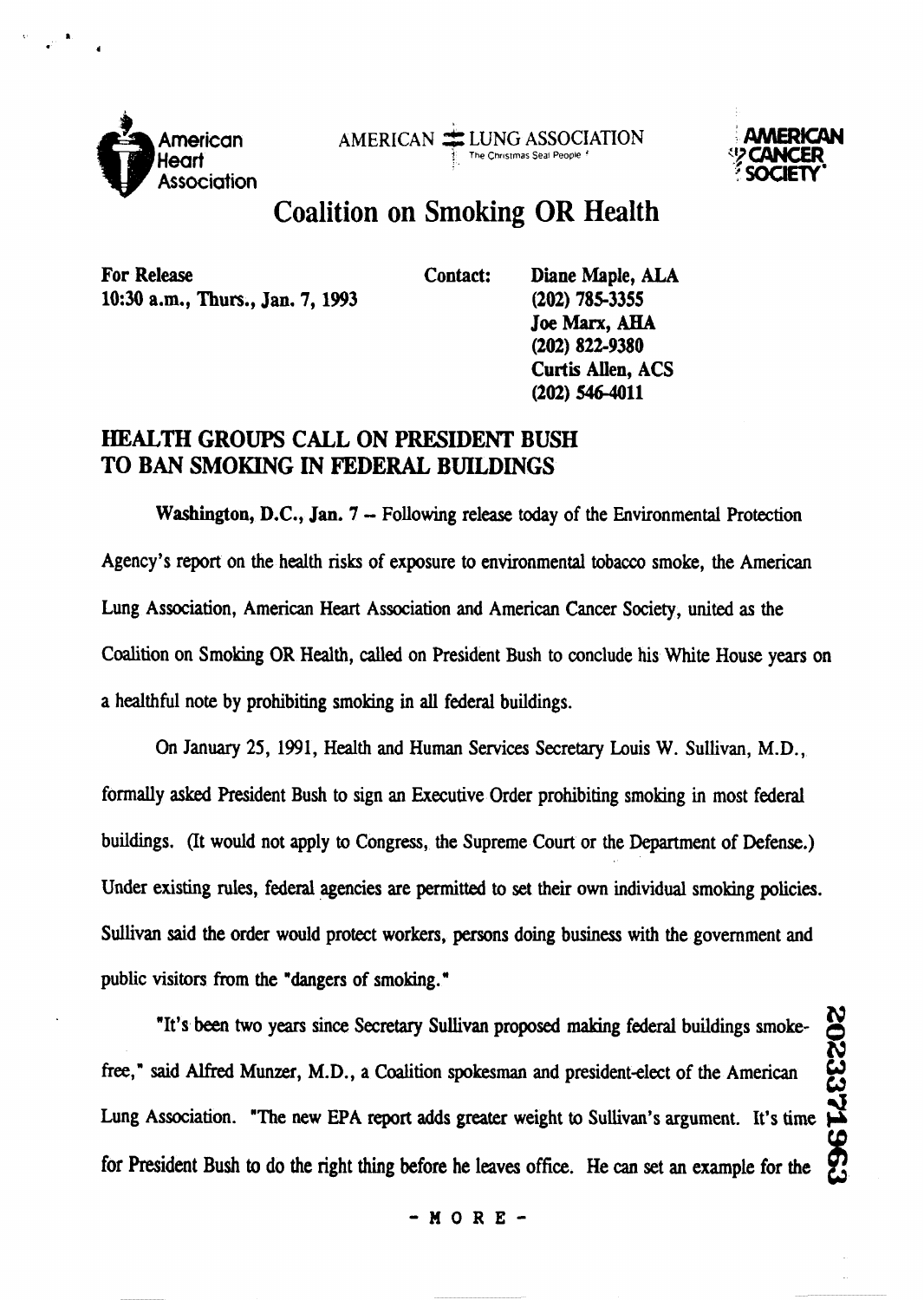rest of the nation by making federal buildings smoke free."

**The Coalition** called the new EPA document "a major milestone linking tobacco use with death and disease."

"We **exped** the EPA **report will** send reverberations across the country, leading to **state**  and local policies for smoke-free schools, workplaces and public places,' said **Munzer.** 

The EPA report, two years **in** the making, concludes that exposure **to** environmental tobacco smoke (EIIS), can cause lung cancer in nonsmokers. **ETS** is a mixture of the smoke exhaled by smokers and the smoke that comes from the burning end of a cigarette, cigar or pipe. Exposure to **ETS** will cause an estimated 3,000 lung cancer deaths in 1993. The EPA report designates **ETS** as a Group A carcinogen, a rating used only for dangerous substances (such as asbestos) known to cause cancer in humans.

The report also concludes that exposure to **ETS** increases the risk of serious lung disease during the first **two** years of a child's life.

"Children - especially babies and very young children -- are particularly susceptible to the health effects of exposure to ETS. Their lungs are smaller and suffer disproportionately because they are still growing and developing," explained Munzer.

"The mounting evidence clearly supports the need for tighter restrictions on smoking in public places," he said. "Yet even **the** most stringent current state and local laws fail to **fully**  protect nonsmokers from the lethal hazards of **ETS.** "

**The** Coalition on Smoking OR Health recommends that smoking be prohibited in all <u>ິຊ</u> public places, including schools, child day care centers, workplaces, restaurants, hospitals, trains **t3**  sports arenas and shopping malls.

"The Coalition supports federal, state and local legislative and/or regulatory efforts to